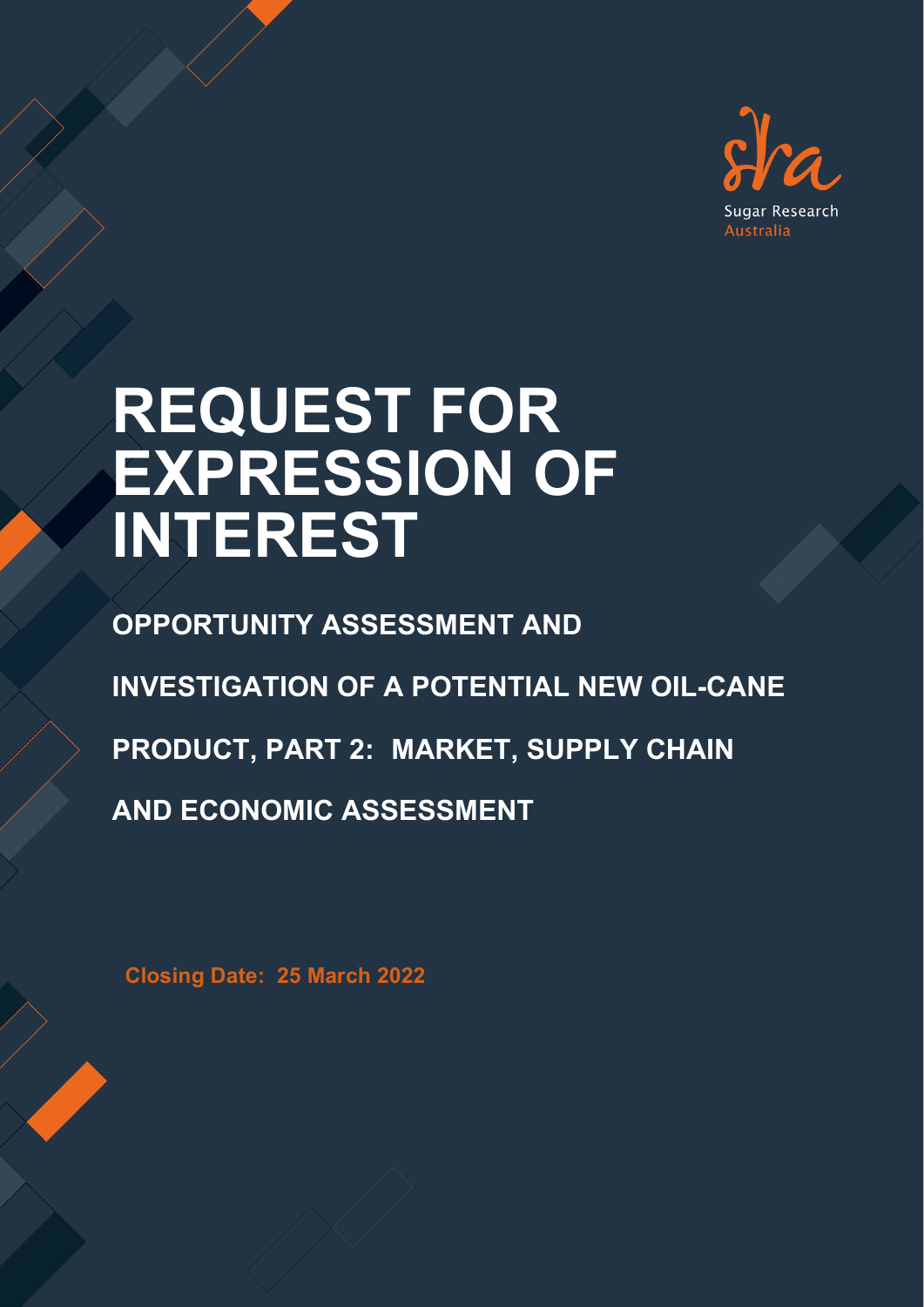# **Contents**

| 1              |  |  |
|----------------|--|--|
| 1.1            |  |  |
| $\overline{2}$ |  |  |
| 2.1            |  |  |
| 2.2            |  |  |
|                |  |  |
|                |  |  |
| 2.3            |  |  |
| 2.4            |  |  |
| 3              |  |  |
| 3.1            |  |  |
| 3.2            |  |  |
| 3.3            |  |  |
| 3.4            |  |  |
| 3.5            |  |  |
| 3.6            |  |  |
| 3.7            |  |  |
| 3.8            |  |  |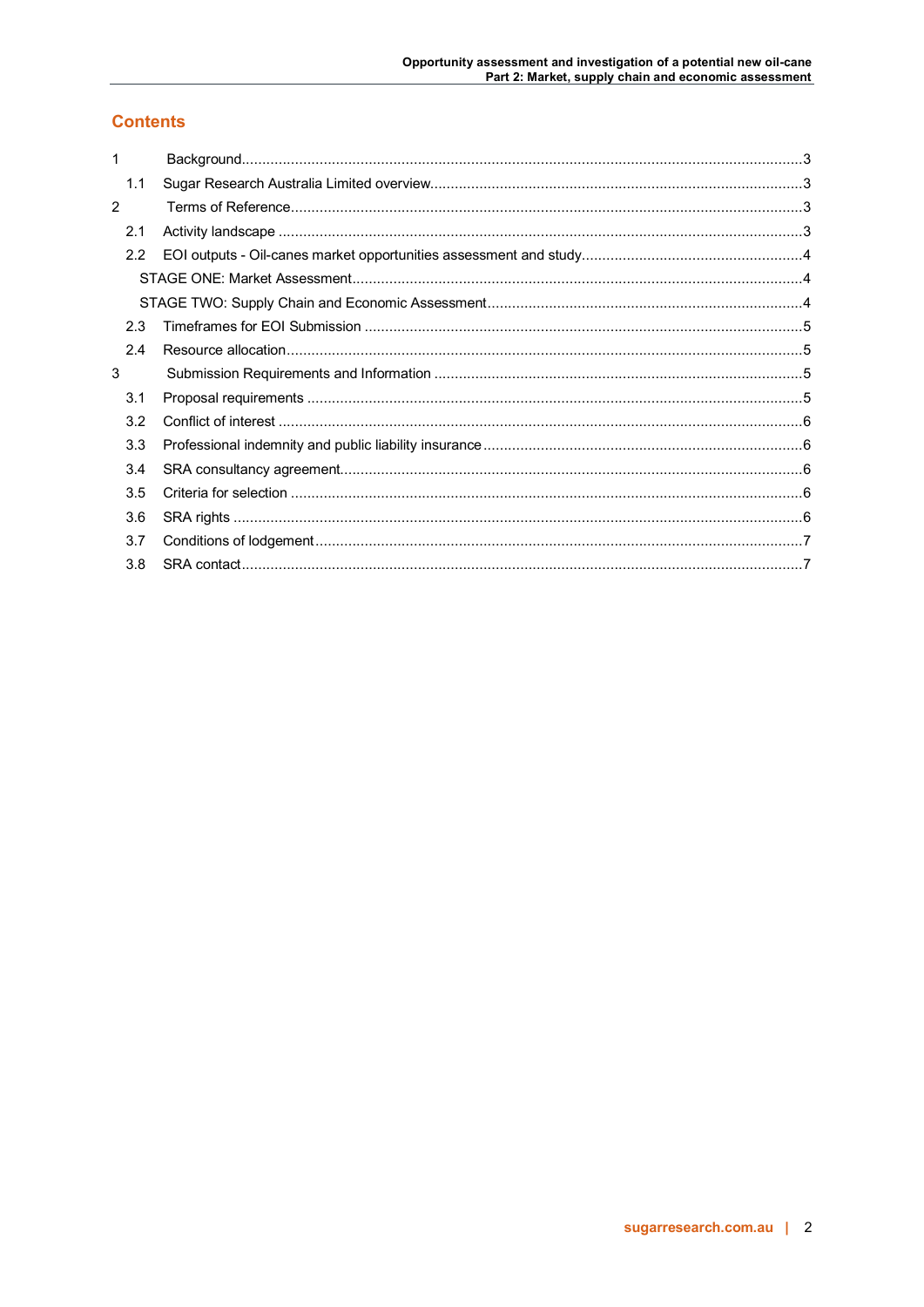## <span id="page-2-0"></span>**1 Background**

## <span id="page-2-1"></span>**1.1 Sugar Research Australia Limited overview**

Sugar Research Australia Limited (SRA) is an industry-owned company that was established in 2013 by Australia's sugarcane growers and millers to deliver Research, Development and Extension (RD&E) activities and services that drive productivity, profitability, and sustainability for the Australian sugarcane industry.

The Australian sugarcane industry leads the world in terms of productivity per hectare, but despite this advantage, it continues to struggle with profitability. Margins are under constant pressure and continuing to direct most future efforts to on-farm, logistics and milling productivity improvements will deliver only incremental gains to what is an already efficient production system.

Fortunately, the industry also finds itself now approaching a period of opportunity emerging through the increasing global momentum of the bio-based economy. The global shift towards renewable bio-based and locally produced fuels, has been highlighted by the recent dramatic disruptions that the coronavirus pandemic has had on global supply chains. Australia's supply chain vulnerability arising from a reliance on imported fuels, feedstocks, materials, and finished products could be partially addressed through a repurposed sugarcane industry.

In the current context, the sugarcane industry is extraordinarily well-placed to become a significant contributor in this emerging bio-based economy. New opportunities for diversification and value-adding exist throughout the supply chain, including new options for feedstock production, biomass processing and both intermediate and end-product manufacture.

In recent years, new opportunities for development of high-value biomass crops have emerged as the result of some ground-breaking research to engineer plants to produce and accumulate valuable oils (triglycerides) in vegetative tissues, e.g., CSIRO's Biomass Oil Technology. SRA and the Queensland Department of Agriculture and Fisheries (DAF) are interested in investigating the potential of these technologies to develop diversification opportunities for the Australian sugarcane industry.

## <span id="page-2-2"></span>**2 Terms of Reference**

To support SRA and DAF in a potential future collaboration with the provider of the best technology in this space, SRA is seeking EOIs from a suitably qualified organisations or individuals to collaborate with SRA in assessment of the *biofuels technologies and associated market opportunities.* The study is aimed at quantifying the micro and macro-economic value that might arise from an oil-canes industry, assessing the opportunity for SRA to develop a pathway to market for the technology, assessing the ability of the Australian sugarcane industry to respond to the market opportunity taking account of the strengths and constraints of the entire sugar industry supply chain, and providing advice to SRA on the intellectual property ownership, technical feasibility/readiness of the technologies available. The study will occur in 2 parts, comprising:

- **1. Oil-canes technical and regulatory assessment**; and
- **2. Oil-canes market opportunities assessment and study**.
	- a. Market Assessment
	- b. Supply Chain and Economic Assessment

Each of which will be undertaken as a separate, but interdependent assessment.

This EOI is for the development of **Part 2: Oil-canes market opportunities assessment and study.** 

## <span id="page-2-3"></span>**2.1 Activity landscape**

- a) In 2020, to support the development of a new strategic direction, SRA undertook megatrends analysis to identify potential diversification opportunities for the industry.
- b) As an outcome of the megatrends analysis, SRA became aware of a potential new opportunity for the development of high-value biomass crops as the result of ground-breaking CSIRO research to engineer plants to produce and accumulate valuable oils (triglycerides) in vegetative tissues.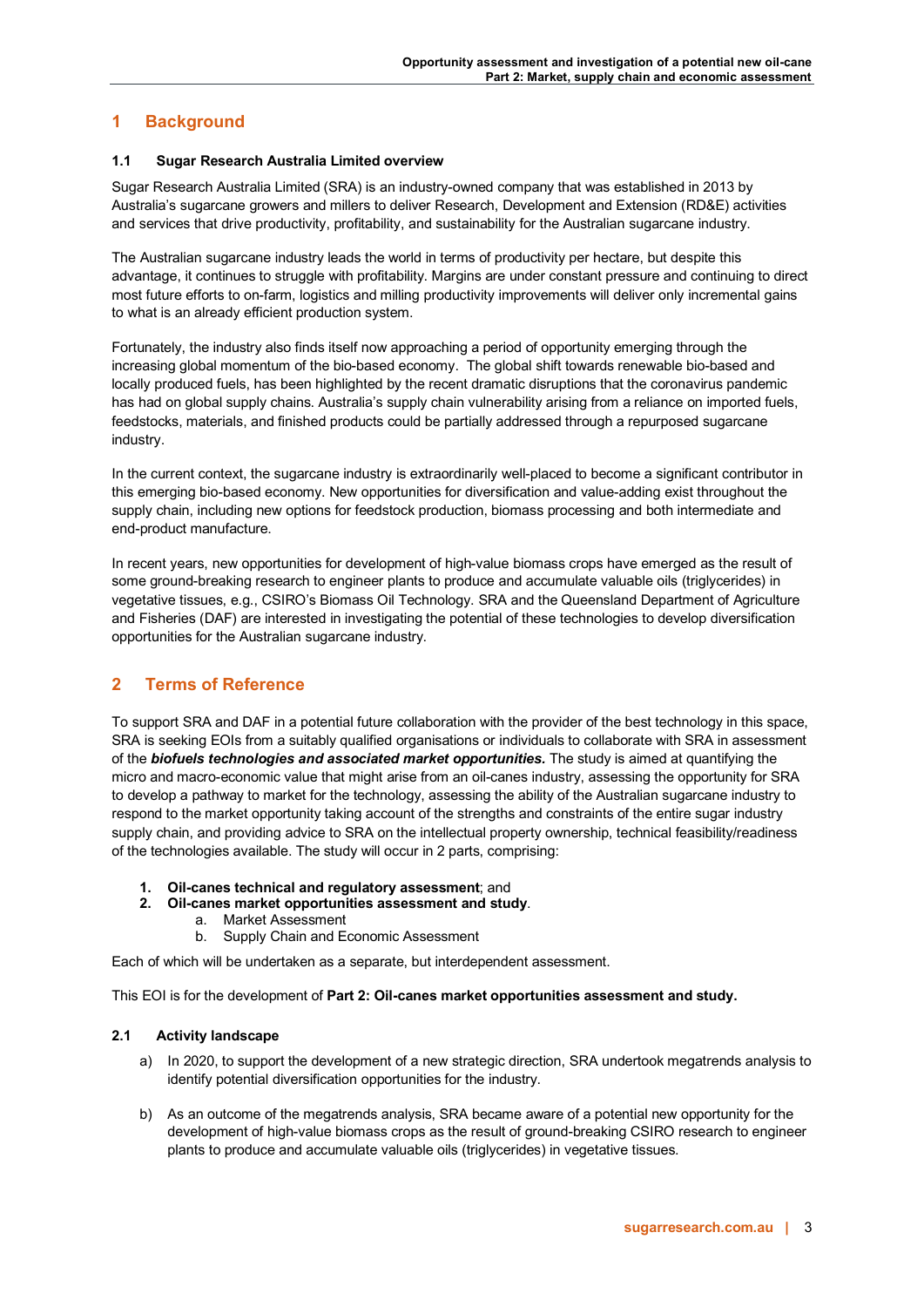- c) These oils have much greater energy density than other plant structural components and storage compounds such as sugars, starch, protein, or fibre, and accordingly have a significantly higher unit value. For example, plant oils for food and cooking are currently estimated to achieve prices around USD \$850 (AUD \$1200) per MT, while the recent indicative value of sugar equated to USD \$250 (AUD \$360) per MT.
- d) The CSIRO research has seen the emergence of a completely novel technology for producing and accumulating triglyceride oils in plant leaves and stems. Using tobacco as a model plant, initial CSIRO research achieved oil levels of around 8-10% of biomass dry weight, and these levels were subsequently raised to 33% by further technology customisation. Subsequent work has focused on demonstrating the transferability of the technology to other plant species, with early attention directed to front-running candidate high biomass species, such as sugarcane and sorghum.
- e) The work undertaken as part of this study will give an independent assessment of the opportunity to take feasible technology, identified from the previous **technical and regulatory assessment**, through to successful market adoption in Australia, with a pathway to overseas expansion.
- f) The value-add proposition for oil-cane is based on several assumptions; including but not limited to:
	- a. The existence of an attractive and sizeable market for oil produced through sugarcane.
	- b. The Australian industry's ability to produce and process oil from sugarcane with sufficient competitive advantage to secure a portion of that market.
	- c. Access to capital to support the potential opportunity.
	- d. The significantly higher market price for bio-oil compared to sugar and the sustainability of these prices over time.
	- e. The technical feasibility/ readiness of the technology.

#### <span id="page-3-0"></span>**2.2 EOI outputs - Oil-canes market opportunities assessment and study**

The activities and outputs for this work will include a stage-gate process and *therefore each stage should be priced independently*. A report should be delivered after each stage and following delivery of the report SRA will review its commitment to proceeding to the next stage.

#### <span id="page-3-1"></span>*STAGE ONE: Market Assessment*

- a) Using the technical feasibility output from Part 1, conduct a Market Assessment for oil-canes covering:
	- a. A broad overview of the market and market structures which exist for plant-based oils, including current trends, and driving and limiting factors which are likely to impact the market over the coming decade
	- b. A market estimate including forecasts of market demand domestically and globally, forecast export potential, and forecast prices for oil-canes over the 5 to 15 years
	- c. A detailed analysis of the potential benefit and opportunity to the Queensland community and industry, quantifying the opportunity in terms of Gross Regional Product/job creation (or other agreed metrics).

## <span id="page-3-2"></span>*STAGE TWO: Supply Chain and Economic Assessment*

- a) A high-level stakeholder map identifying active stakeholders, potential customers, potential investors, and potential project beneficiaries of the opportunity; including an analysis of stakeholder needs in terms of funding and policy incentives that may be required to stimulate interest and participation in the opportunity,
- b) Economic analysis of any deregulation costs (such as GM),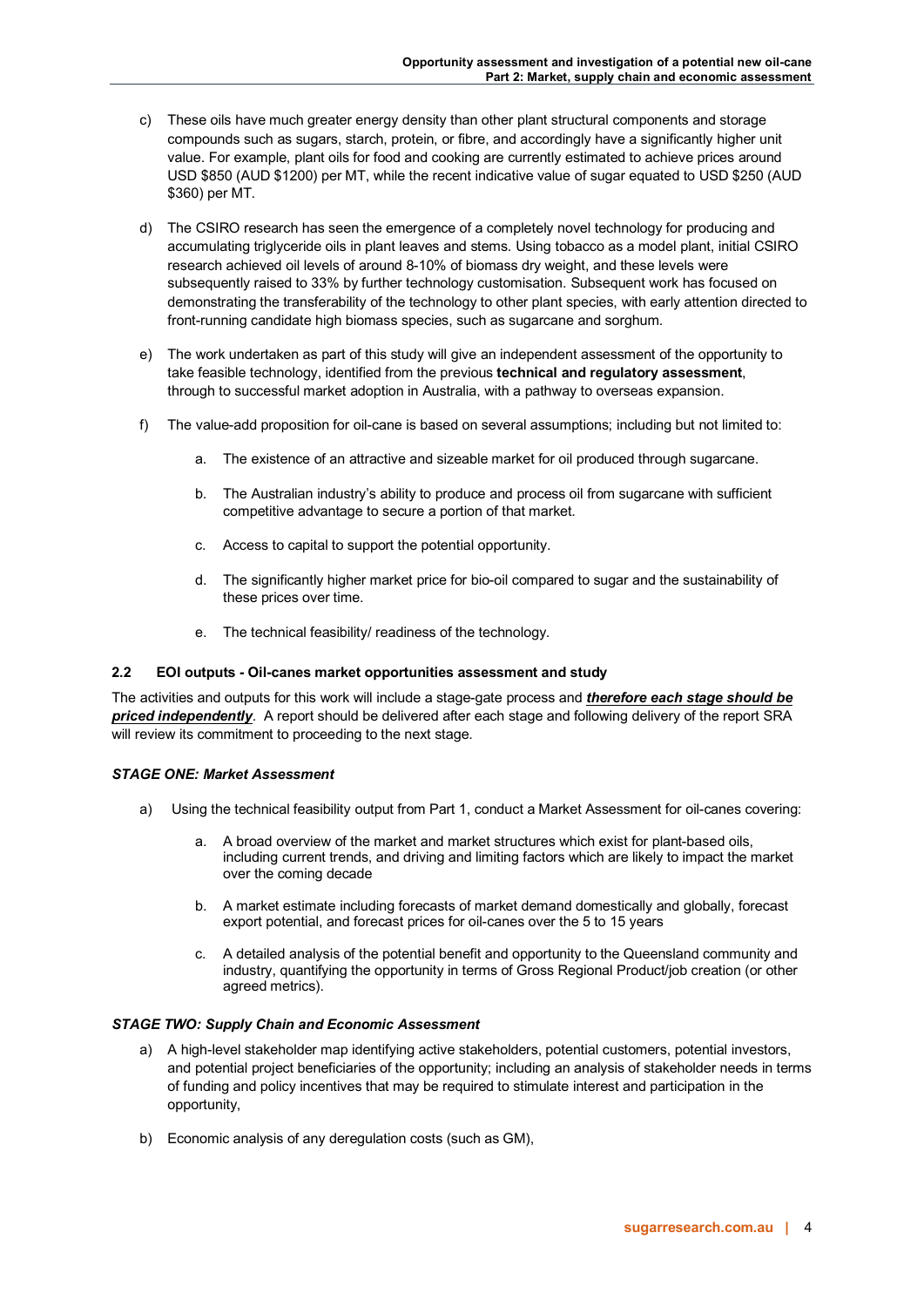c) Economic analysis of the infrastructure/ indicative capital needed across the industry's supply chain activities encompassing breeding related infrastructure, and infrastructure to support farming, processing, transportation, and export to support an oil-canes industry.

SRA will ensure that the successful organisation will have access to the relevant information arising from the technology and regulatory assessment from the provider of the Part 1 Oil-canes technical and regulatory assessment.

<span id="page-4-0"></span>

| <b>Timeframes for EOI Submission</b><br>2.3 |
|---------------------------------------------|
|                                             |

| <b>DATE</b>   | <b>ACTION</b>                                                                                                                                                                                        |
|---------------|------------------------------------------------------------------------------------------------------------------------------------------------------------------------------------------------------|
| 7 March 2022  | Expressions of Interest sought by SRA.                                                                                                                                                               |
| 25 March 2022 | Closing date for submission of Expressions of Interest.                                                                                                                                              |
| 15 April 2022 | SRA consultancy agreement finalised and signed.                                                                                                                                                      |
| 19 April 2022 | Inception meeting – project planning, confirming input requirements<br>(including access to documentation, personnel, and potential stakeholders),<br>confirming output requirements and timeframes. |
| 22 April 2022 | Project Plan agreed and signed by the Executive Manager, Commercial<br>Development                                                                                                                   |

## <span id="page-4-1"></span>**2.4 Resource allocation**

SRA will provide administration support and assistance in accessing relevant documents and appropriate industry stakeholders, as required.

## <span id="page-4-2"></span>**3 Submission Requirements and Information**

## <span id="page-4-3"></span>**3.1 Proposal requirements**

Expressions of Interest must address the following:

| 1            | Methodology                                | Provide a detailed description of the proposed approach and methodology to be<br>undertaken in addressing each of the requirements in the Terms of Reference.                                                                                                                                                                                                                                                                                                                                                                                                                                                                                                                                                                                                                                                                                                                                                                                                                                            |
|--------------|--------------------------------------------|----------------------------------------------------------------------------------------------------------------------------------------------------------------------------------------------------------------------------------------------------------------------------------------------------------------------------------------------------------------------------------------------------------------------------------------------------------------------------------------------------------------------------------------------------------------------------------------------------------------------------------------------------------------------------------------------------------------------------------------------------------------------------------------------------------------------------------------------------------------------------------------------------------------------------------------------------------------------------------------------------------|
| $\mathbf{2}$ | <b>Experience</b><br>and<br>qualifications | Provide details of the core multi-disciplinary team (names, roles, qualifications, relevant<br>experience, and knowledge) to be allocated to the project.<br>Along with strong core credentials and capabilities in undertaking market opportunities<br>assessments, it is vitally important that consultants in this project have (and deliver<br>with) relevant credentials and experience in the following areas:<br>Ability to perform complex modelling to support micro and macro-economic analysis,<br>working at the nexus of economics, strategy and finance.<br>Through delivery of projects with a similar scope, significant recently acquired<br>knowledge of bio-opportunities and markets, coupled with expertise in regional<br>economic development.<br>Understanding of the diversification challenges of the Australian sugarcane industry.<br>Understanding of agriculture value chains, including plant breeding activities.<br>Demonstrated understanding of intellectual property |
| 3            | Capacity and<br>resources                  | Provide project management details to demonstrate capacity to commence and<br>manage the project within the required timeframe (maximum 10 weeks).                                                                                                                                                                                                                                                                                                                                                                                                                                                                                                                                                                                                                                                                                                                                                                                                                                                       |
| 4            | <b>Pricing</b>                             | Provide a costing and payment schedule.                                                                                                                                                                                                                                                                                                                                                                                                                                                                                                                                                                                                                                                                                                                                                                                                                                                                                                                                                                  |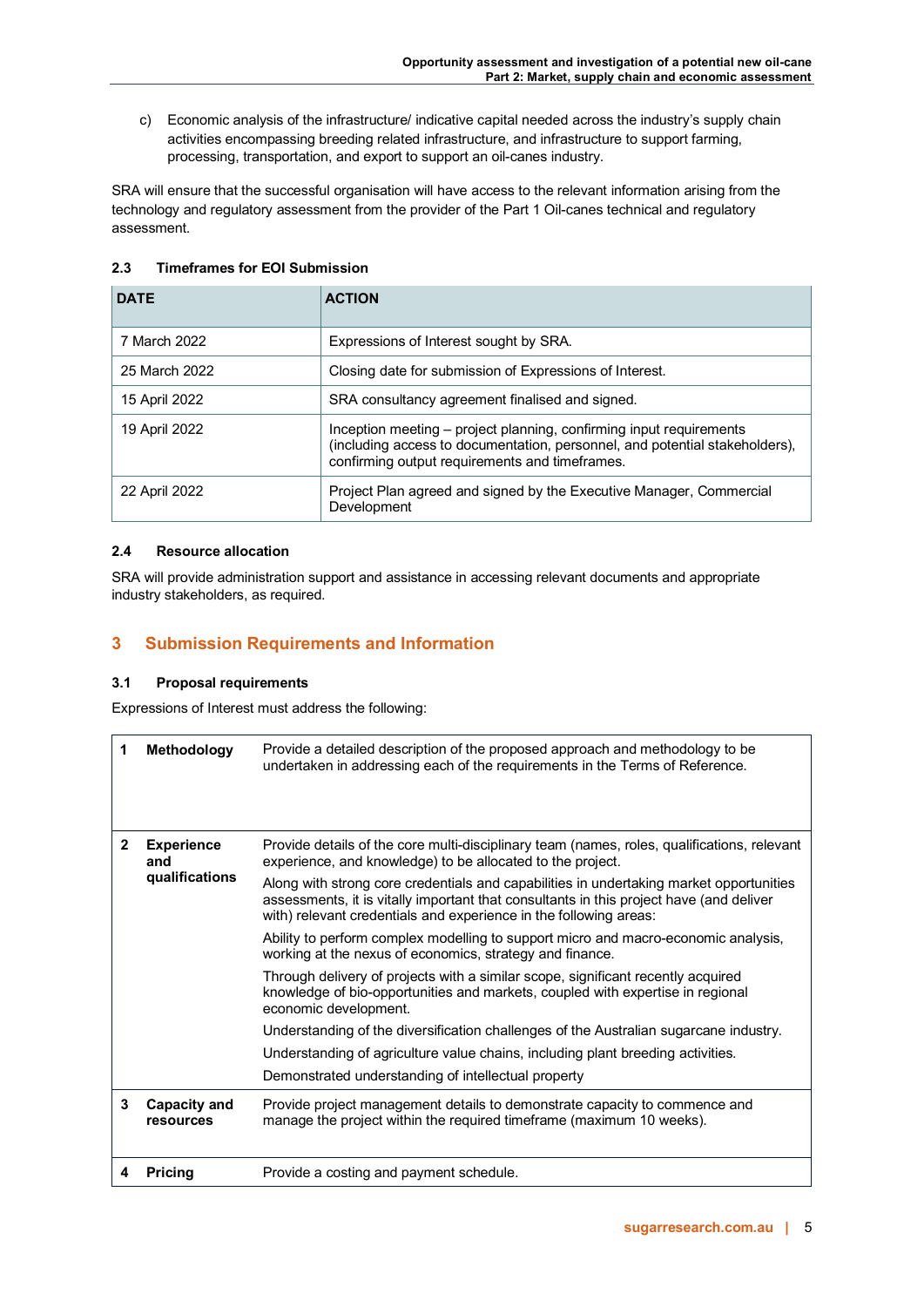| A detailed description of the basis for pricing must be included and justified. It must<br>contain a schedule of rates and times for all team members and any external parties<br>engaged. |
|--------------------------------------------------------------------------------------------------------------------------------------------------------------------------------------------|
| The SRA consultancy agreement will be a fixed price contract, with payments made on<br>achievement of agreed milestones as per an agreed plan.                                             |

## <span id="page-5-0"></span>**3.2 Conflict of interest**

Expressions of Interest are required to include details of any known or likely conflict of interest. Your approach to the management, assessment, and disclosure of any known or likely conflicts of interest, and any conflict of interest that may arise during the period of engagement should also be detailed in the EOI document.

## <span id="page-5-1"></span>**3.3 Professional indemnity and public liability insurance**

Details of professional indemnity and public liability insurance must be provided at commencement of services.

## <span id="page-5-2"></span>**3.4 SRA consultancy agreement**

The successful party will be required to enter into a formal consultancy agreement with SRA. A copy of the SRA consultancy agreement is provided in Attachment 1.

## <span id="page-5-3"></span>**3.5 Criteria for selection**

SRA will use an evaluation panel to assess all submissions. All proposals will be reviewed for completeness and the extent to which they address the assessment criteria (below). Clarification of issues identified may or may not be undertaken. Non-conforming proposals or those containing insufficient information to properly assess their ability to satisfy the EOI will not be considered further.

The following assessment criteria will be used to evaluate submissions:

- Organisation capability and resources of the applicant to deliver within the timeframe required.
- Qualifications and technical skills of the proposed project team.
- Degree of understanding of the project to be delivered within the proposal.
- Demonstrated experience in conducting similar projects including standard of outputs; completion on time including meeting milestones and deadlines; completion within agreed budget; achievement of quality aspects.
- Suitability of the proposed methodology to meet the requirements of the Terms of Reference; and
- Cost-effectiveness and value for money: including the total proposed fee, structure, and rates.

## <span id="page-5-4"></span>**3.6 SRA rights**

SRA reserves its rights at law or otherwise to:

- cease to proceed with or suspend the EOI process.
- alter timing of the EOI process.
- vary the EOI structure.
- vary any time or date specified in the EOI.
- require additional information or clarification from the applicant.
- enter into negotiations or discussions with more than one applicant.
- request a new EOI.
- reject any EOI received after the closing date as described in this document.
- reject any EOI that does not comply with the requirements as described in this document negotiate and enter into final contractual documentation with respect to the project with any counterparty without prior notice.
- not attribute any reasons for actions or decisions taken, including on the exercise of any or all of the above-mentioned rights; and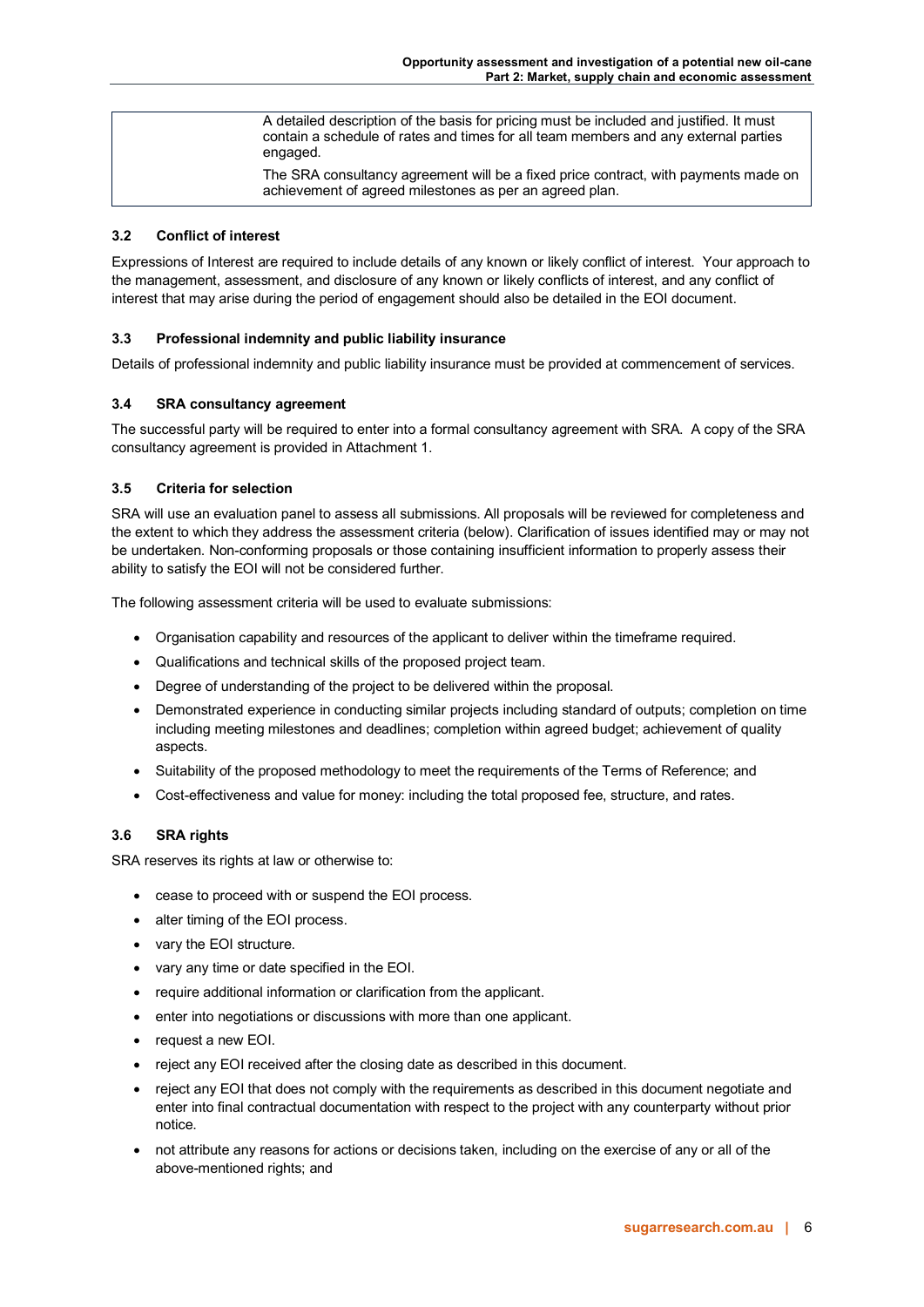• take such other action as they consider appropriate in relation to this RFP process.

## <span id="page-6-0"></span>**3.7 Conditions of lodgement**

The applicant agrees, by lodging an Expression of Interest, that it is bound by these conditions:

- All Expression of Interest documents become the property of SRA upon lodgement.
- It warrants that all information in the EOI is accurate and complete.
- That it has declared any actual or potential conflict of interest.
- That it will bear all costs for preparing the EOI submission, including any meetings that may be required related to the submission prior to the contracting stage.
- That it will keep confidential any confidential information provided by SRA in connection with the EOI.
- That it will make any inquiries relating to the EOI process only through the contact details provided; and
- That pursuant to the Privacy Act 1988 (Cth) it will be bound by the Australian Privacy Principles in respect of any act done or practice engaged in by the respondent in connection with this EOI process.

Expressions of Interest are to be submitted to SRA **by 5.00pm on 25 March 2022** as follows:

## **Electronically by email t[o DFerguson@sugarresearch.com.au](mailto:DFerguson@sugarresearch.com.au) with the subject** *heading "EOI: Opportunity assessment – Investigation of a potential new oil cane product and associated market opportunities*

#### <span id="page-6-1"></span>**3.8 SRA contact**

Requests for further information or clarification in relation to this request for Expressions of Interest should be directed to:

Duncan Ferguson

Executive Manager, Commercial Development

Email: **[DFerguson@sugarresearch.com.au](mailto:hkhanna@sugarresearch.com.au)**